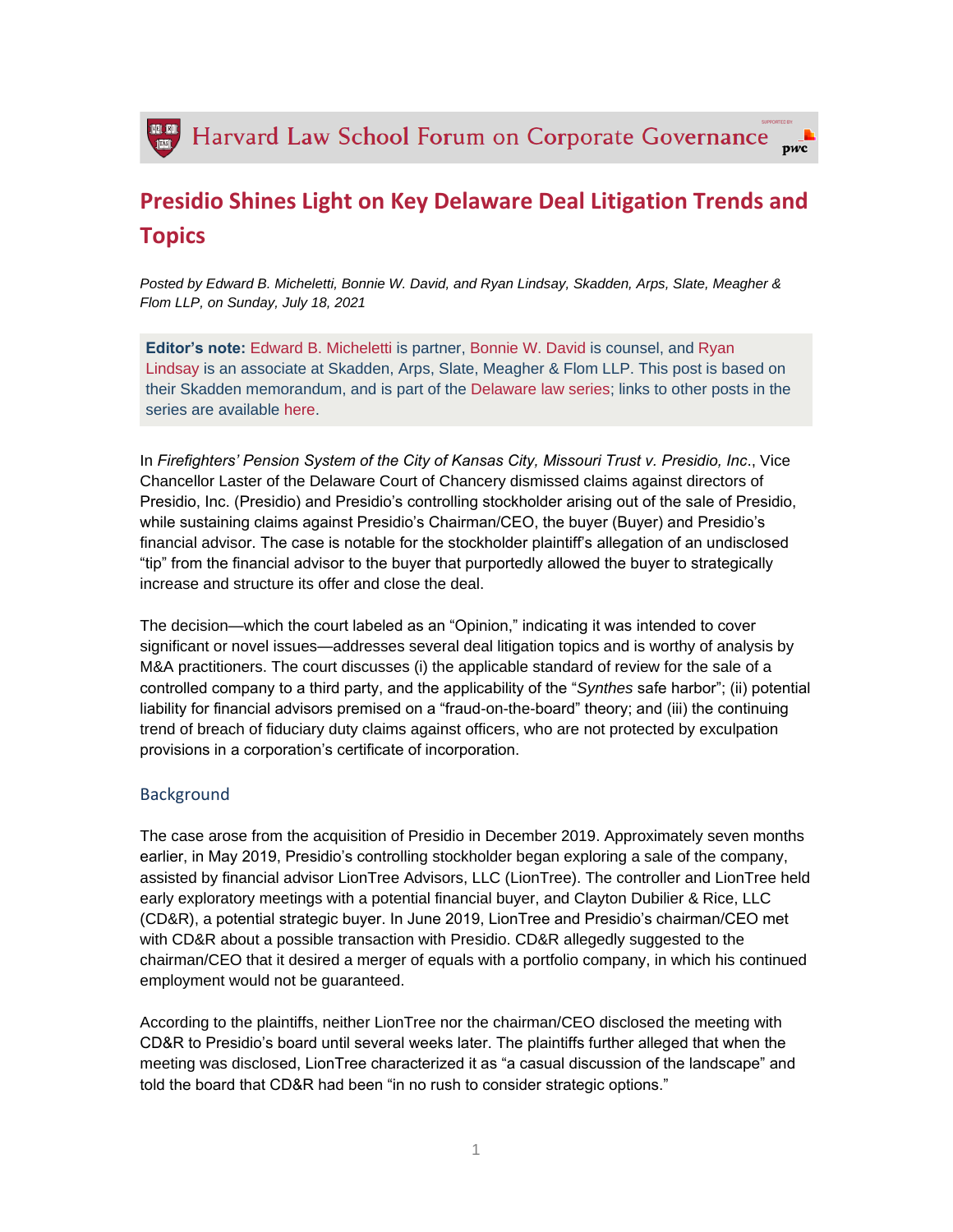In early July 2019, the Buyer contacted LionTree to discuss a potential acquisition of Presidio. The plaintiffs alleged that at a meeting on July 8, 2019, during which Presidio's board considered whether to engage with the Buyer and/or solicit interest from CD&R, LionTree told Presidio's board that CD&R conveyed it was "focused on closing [a] pending acquisition" and was "not focused on a strategic transaction in the near term." According to the plaintiffs, in fact, CD&R's "pending" acquisition had already closed, and CD&R had expressed interest to LionTree in pursuing a transaction with Presidio. The plaintiffs further alleged that based on LionTree's advice, which the chairman/CEO did not contradict, the board directed LionTree to engage with the Buyer, and elected not to contact CD&R.

Thereafter, an agreement was reached for the Buyer to acquire Presidio for \$16.00 per share in cash. During a subsequent go-shop period, CD&R submitted a topping bid of \$16.50 per share. Pursuant to the merger agreement, Presidio notified the Buyer the following day that CD&R was defined as an "Excluded Party," which meant that CD&R would be permitted to pay a discounted termination fee. However, the plaintiffs alleged that nearly two hours before that official notice was sent, LionTree shared CD&R's offer with the Buyer and, inferably, informed the Buyer of its price. Later that evening, the Buyer submitted a revised offer to LionTree at \$16.60 per share, which contained a 24-hour deadline, and provided for an amended merger agreement (AMA) that would strip CD&R's ability to pay a discounted termination fee. Presidio's board directed LionTree to tell CD&R that it had until 5 p.m. the following day to submit a revised offer.

CD&R again topped the Buyer's bid with a nonbinding indication of interest at \$17.00 per share, but rejected the increased termination fee and threatened to walk away if Presidio signed the AMA. Presidio signed the AMA and CD&R disengaged.

Post-closing, the plaintiff, a former Presidio stockholder, filed suit against (i) Presidio's controlling stockholder for breach of fiduciary duty or, in the alternative, aiding and abetting breaches of fiduciary duty; (ii) the members of the Presidio board for breaches of fiduciary duty; (iii) Presidio's chairman/ CEO for breaches of fiduciary duty in his capacities as both a director and an officer; (iv) the Buyer for aiding and abetting; and (v) LionTree for aiding and abetting breaches of fiduciary duty. The court dismissed the claims against Presidio's controller and directors, but sustained the claims against Presidio's chairman/CEO, LionTree and the Buyer.

#### Standard of Review and the *Synthes* Safe Harbor

The *Presidio* decision is notable for its analysis of the applicable standard of review for the sale of a company with a controlling stockholder to a third party, as well as the applicability of the "*Synthes* safe harbor."

In *In re Synthes, Inc. Shareholder Litig*., 50 A.3d 1022 (Del. Ch. 2012), former Chief Justice, then-Chancellor Leo Strine held that entire fairness would not apply to the sale of a company to a third party, notwithstanding the presence of a controlling stockholder, where the controller did not engage in self-dealing and received the same consideration in the sale as the company's unaffiliated stockholders. In that circumstance, the court explained that "pro rata treatment remains a form of safe harbor under our law." Moreover, because 65% of the consideration paid in the sale at issue in *Synthes* consisted of stock, the deferential business judgement rule—rather than enhanced scrutiny under *Revlon*—applied and supported dismissal of the claims.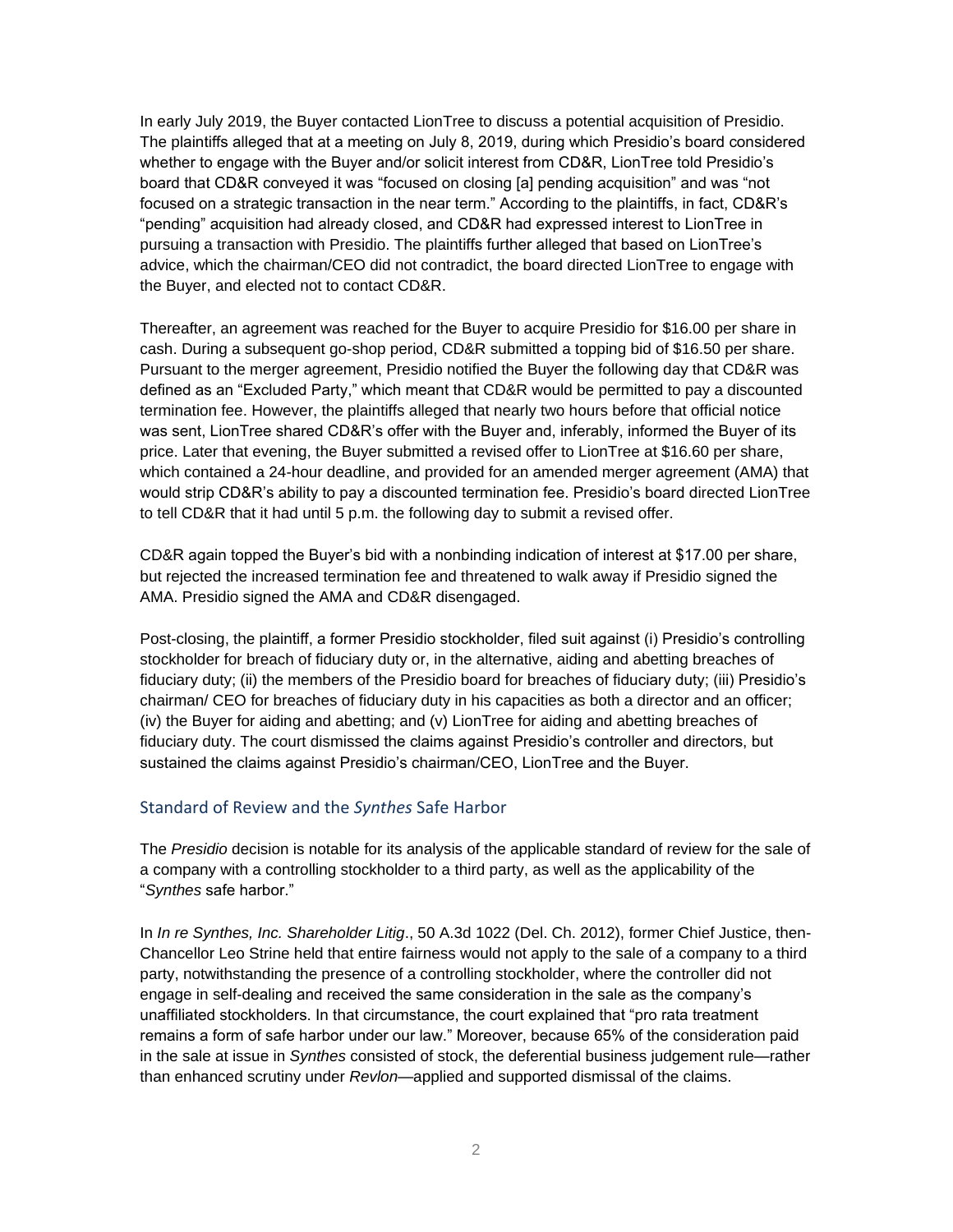In *Presidio*, the defendants argued that the merger was subject to the business judgment rule, under either the Delaware Supreme Court's decision in *Corwin v. KKR Financial Holdings LLC* which held that in the absence of a conflicted stockholder, the fully informed vote of disinterested, uncoerced stockholders will extinguish breach of fiduciary duty claims, leaving only claims for waste—or the "*Synthes* safe harbor," since Presidio's controller received the same consideration in the transaction as the company's unaffiliated stockholders.

As an initial matter, the court rejected the plaintiff's argument that the controller was conflicted in the sale due to an alleged need for liquidity, and acknowledged that the controller received the same consideration as all other stockholders and did not secure any nonratable benefits for itself. Although this satisfied one requirement of *Corwin*—the absence of a conflicted controller—the court found that *Corwin* could not apply

in these circumstances because, accepting plaintiff's allegations as true, the stockholder vote was not fully informed, since the proxy disseminated to stockholders in connection with the merger failed to disclose the facts and circumstances surrounding LionTree's alleged tip to the Buyer.

The court then rejected the defendants' reading of *Synthes* as requiring automatic application of the business judgment rule any time a controlling stockholder receives the same consideration in a sale as the unaffiliated stockholders do. In particular, Vice Chancellor Laster noted that "[t]he *Synthes* decision stands in contrast with *McMullin v. Beran*, 765 A.2d 910 (Del. 2000), in which the Delaware Supreme Court applied enhanced scrutiny" under *Revlon*—rather than the business judgment rule—"to the sale of a company by a controlling stockholder in which all of the company's stockholders received the same per-share consideration in cash."

Applying enhanced scrutiny under *Revlon*, the court found it reasonable to infer that Presidio's directors breached their duty of care by failing to provide "active and direct oversight" of LionTree. Such breaches of the duty of care were exculpated pursuant to the 102(b)(7) provision in the company's certificate of incorporation, and the court therefore dismissed the fiduciary duty claims against the directors. However, the court found that the directors' underlying duty of care breaches supported aiding-and-abetting claims against LionTree and the Buyer.

# 'Fraud-on-the-Board' Claims

In addition to addressing the applicable standard of review, the *Presidio* decision hints at other important doctrinal developments.

Notably, in two footnotes, the court suggested, in the context of analyzing the plaintiff's aidingand-abetting claim against LionTree, that pleading a "fraud on the board" claim against a financial advisor that is not predicated on a breach of fiduciary duty may be possible.

Specifically, the court noted that even if the "business judgment rule governed the Merger such that it was not reasonably conceivable that the fiduciary defendants committed a breach of duty, the complaint still would state a claim for relief against LionTree." The court explained that, "[r]ather than a claim for secondary liability under a theory of aiding and abetting, the pled facts would support a claim for primary liability under a theory of fraud on the board." The court stated that the complaint pled all of the necessary elements of the equitable claim of "fraud on the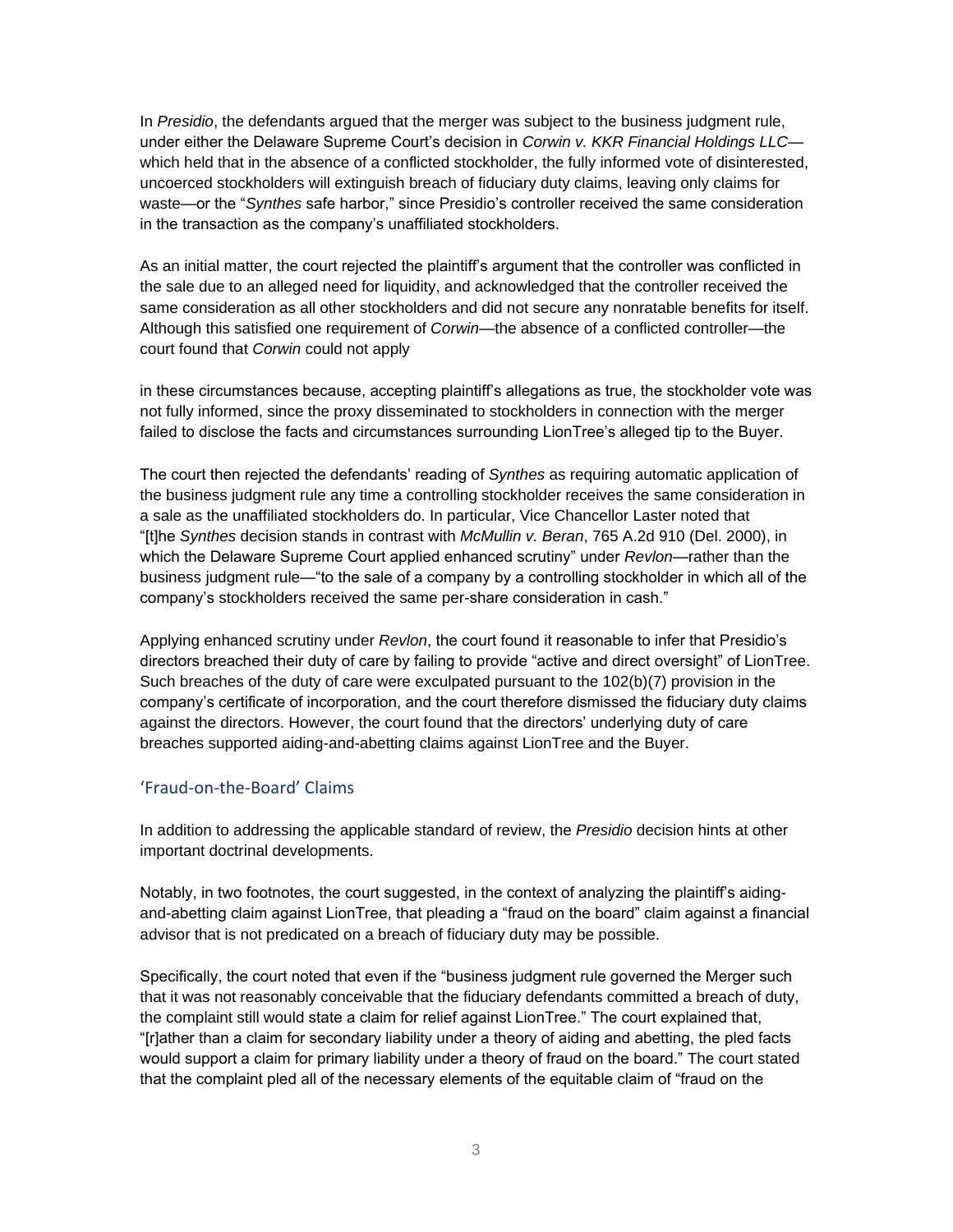board," which, unlike a claim for aiding and abetting, would not require the plaintiff to plead an underlying breach of fiduciary duty.

## Officer Liability

The *Presidio* decision is also significant as another recent example of stockholder plaintiffs' increased pursuit of claims against officers.<sup>1</sup>

Despite dismissing the claims against Presidio's nonexecutive directors, the court sustained claims against Presidio's chairman/CEO, concluding that it was "reasonably conceivable that [the chairman/CEO] tilted the sale process in favor of the Buyer and steered the Board away from a deal with CD&R for self-interested reasons." In doing so, the court remarked that "[the chairman/ CEO's] obvious reasons for preferring a transaction with [the Buyer] make it reasonably conceivable that he was interested in the transaction," and the pleaded facts supported an inference that he "worked closely with LionTree to steer the deal in [the Buyer's] direction."

### Takeaways

- This opinion demonstrates that the court continues to actively evaluate core Delaware law principles in the M&A context, such as the applicable standard of review for a sale transaction, and the allegations necessary to state an actionable post-closing "*Revlon*" claim. Notably, the primary focus of the opinion is not on whether, as alleged, a majority of the Presidio board was considered disinterested and independent, or "consciously disregarded" or "utterly failed" to satisfy its Both of these concepts have historically played a significant role in post-closing decisions analyzing *Revlon*, such as the Delaware Supreme Court's decisions in *Malpiede and Lyondell*, where the plaintiffs' failure to plead a majority of conflicted directors or a "bad faith" claim resulted in dismissal of all claims, including against directors who may have been alleged to be conflicted. Instead, the court's focus in *Presidio* centered more on whether board oversight of certain alleged aspects of the process—such as the purported "tip," the buyer's go-shop bid maneuvering and the CEO's interests post-closing—fell outside a range of reasonableness. The result of that shift in focus is that, rather than dismissing all claims, the court sustained claims against purportedly conflicted fiduciaries (who breached a duty of loyalty) and conflicted advisors (that aided and abetted such breaches of loyalty), but dismissed claims against unconflicted directors who at most breached their duty of care for grossly negligent conduct.
- *Presidio* reaffirms the central holding in *Synthes* that entire fairness will not apply to the sale of a controlled company to a third party if the controller does not negotiate nonratable benefits for itself and receives the same consideration as the affiliated stockholders. The holdings in both *Synthes* and *Presidio* are premised on the notion that a sale to a third party in which a controller does not receive unique benefits is not a "conflicted controller" transaction and, accordingly, entire fairness should not apply. The difference in outcome, therefore, appears at least in part to be a function of the form of consideration paid in the transaction—mixed consideration with a majority being stock in *Synthes*, and cash in *Presidio*—rather than any radical shift in Delaware law.

<sup>1</sup> *See Skadden Insights—The Delaware Edition,* ["Recent Trends in Officer Liability,](https://www.skadden.com/insights/publications/2020/12/insights-the-delaware-edition/recent-trends-in-officer-liability)" December 18, 2020.